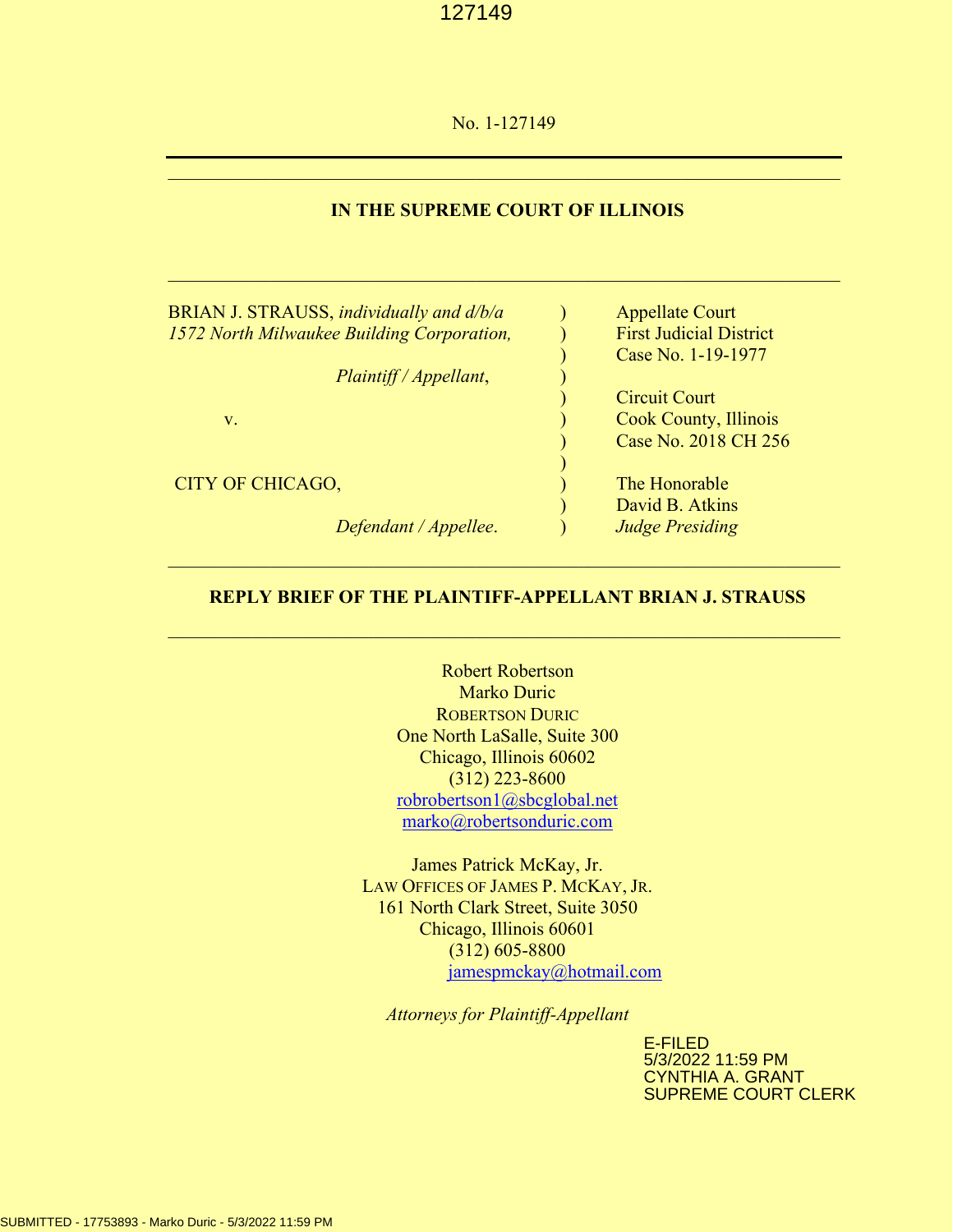### **INTRODUCTION**

Throughout its brief the City bobs and weaves, avoiding the clear thrust of Plaintiff's arguments and the plain allegations of the Complaint. With regard for the deferential standard of review at the pleading stage, the City repeatedly attempts to shoehorn this case into the mold of an ordinary zoning dispute where a disgruntled property owner simply disagrees with an official's actions aimed at improving the lives of his constituents. The City cannot credibly cram the facts alleged in the Complaint into the placid portrait it consistently paints in defense of truly indefensible actions. Plaintiff was singled out as the victim of a pressure campaign undertaken through a variety of measures with the sole aim to devalue his property to force him to effectively surrender control to Alderman Morenon's political ally. The City cannot be allowed to use the broad rational basis test to escape liability by applying it to a proffered justification that is inconsistent with the allegations of the Complaint and the reasonable inferences to be drawn therefrom.

At its core, the City seeks unlimited power in all matters arguably *related* to zoning regardless of how tenuous the connection. By stretching the already vast provisions of the Tort Immunity Act, the City seeks to craft a quilt of immunity that will cover actions taken by a municipal actor outside of those covered by the immunity provisions. The City creates a binary system wherein *any* action is immunized by the Tort Immunity Act as either a discretionary act or an act that constitutes an abuse of discretion. This "heads I win, tails you lose" approach fails to consider that not all acts are discretionary and not every malicious or corrupt action is automatically considered a simple abuse of discretion to be swept under the immunity rug.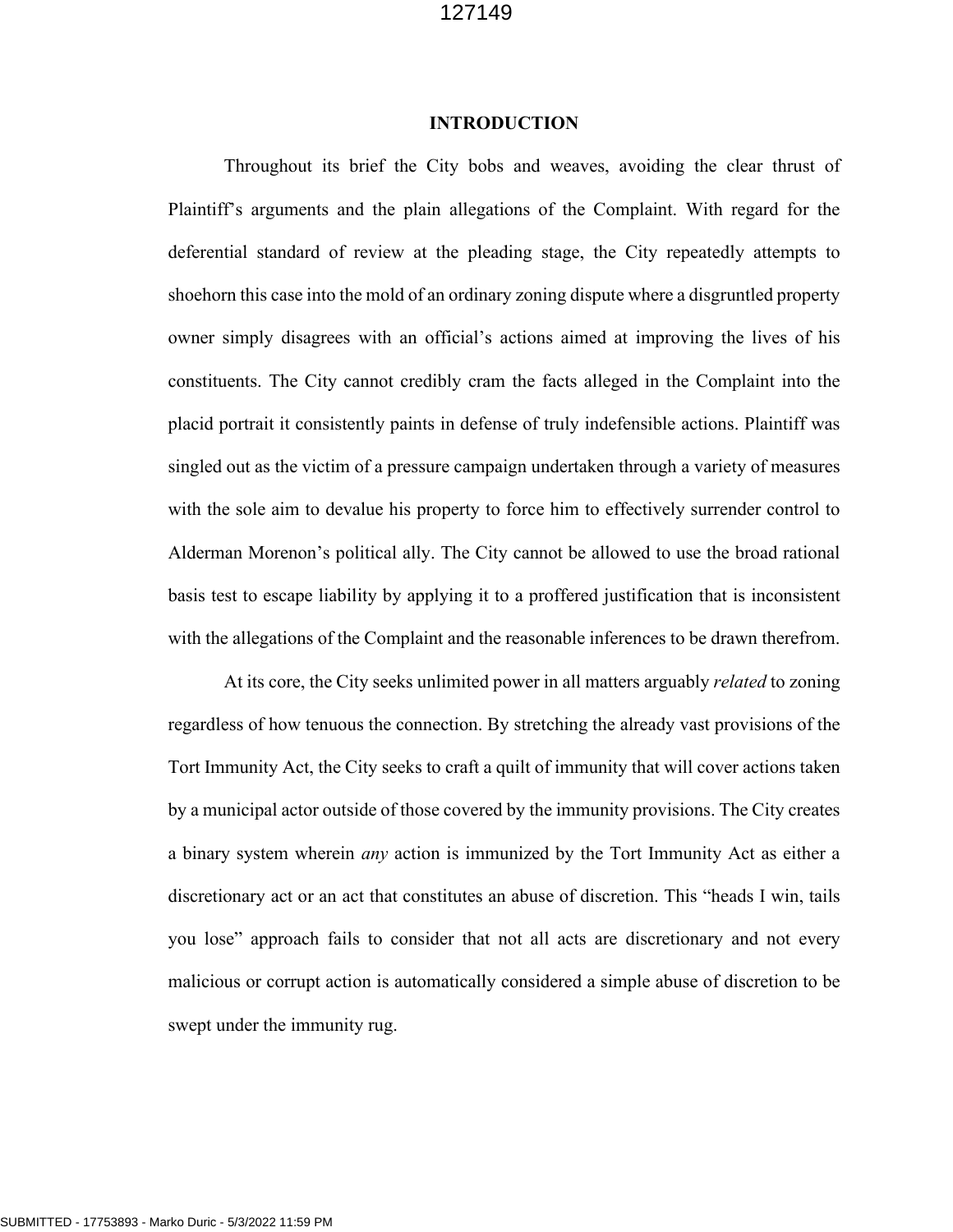#### **ARGUMENT**

# **I. The Court Should Reverse The Dismissal Of Plaintiff's Due Process And Equal Protection Counts, Because Plaintiff's Allegations Cast Sufficient Doubt On Whether The Downzoning Ordinance Rationally Related To The Public Welfare**

In advancing its arguments concerning Plaintiff's substantive due process and equal protection counts, the City runs the gamut, ticking off the veritable laundry list of wellworn defenses. Inevitably, these all circle back to Alderman Moreno's pressure campaign of veiled extortion and downzoning (although phrased in a much blander manner) being rationally related to a legitimate government purpose. Blithely dismissing the wellestablished *LaSalle/Sinclair* factors, the City takes an improperly myopic view of the Complaint in order to claim that its legitimate purpose was the elimination of certain problems caused by a concert venue that had already been remedied by Plaintiff with the eviction of the Double Door. The City ignores that it was the City itself that tried to force Plaintiff to allow the Double Door to remain at the property – the exact opposite of the City's purportedly dispositive rationale basis – and the litany of actions outlined in the Complaint that display the irrationality of the downzoning ordinance.

#### **A. Plaintiff Alleges Sufficient Facts To Question The City's Rational Basis**

The City concedes that a zoning ordinance does not pass rational basis review when the only justification for the ordinance is satisfying the individual desires of or conferring a special benefit upon a select few. (Appellee Brief at 35-36.) The City, however, does not really grapple with the allegations in the Complaint showing that the only basis for the downzoning ordinance was to punish Plaintiff and satisfy Alderman Moreno's political ally Double Door. The City repeats possible concerns about noise, drugs, alcohol, and property damage at a hypothetical concert venue that could be located at the property in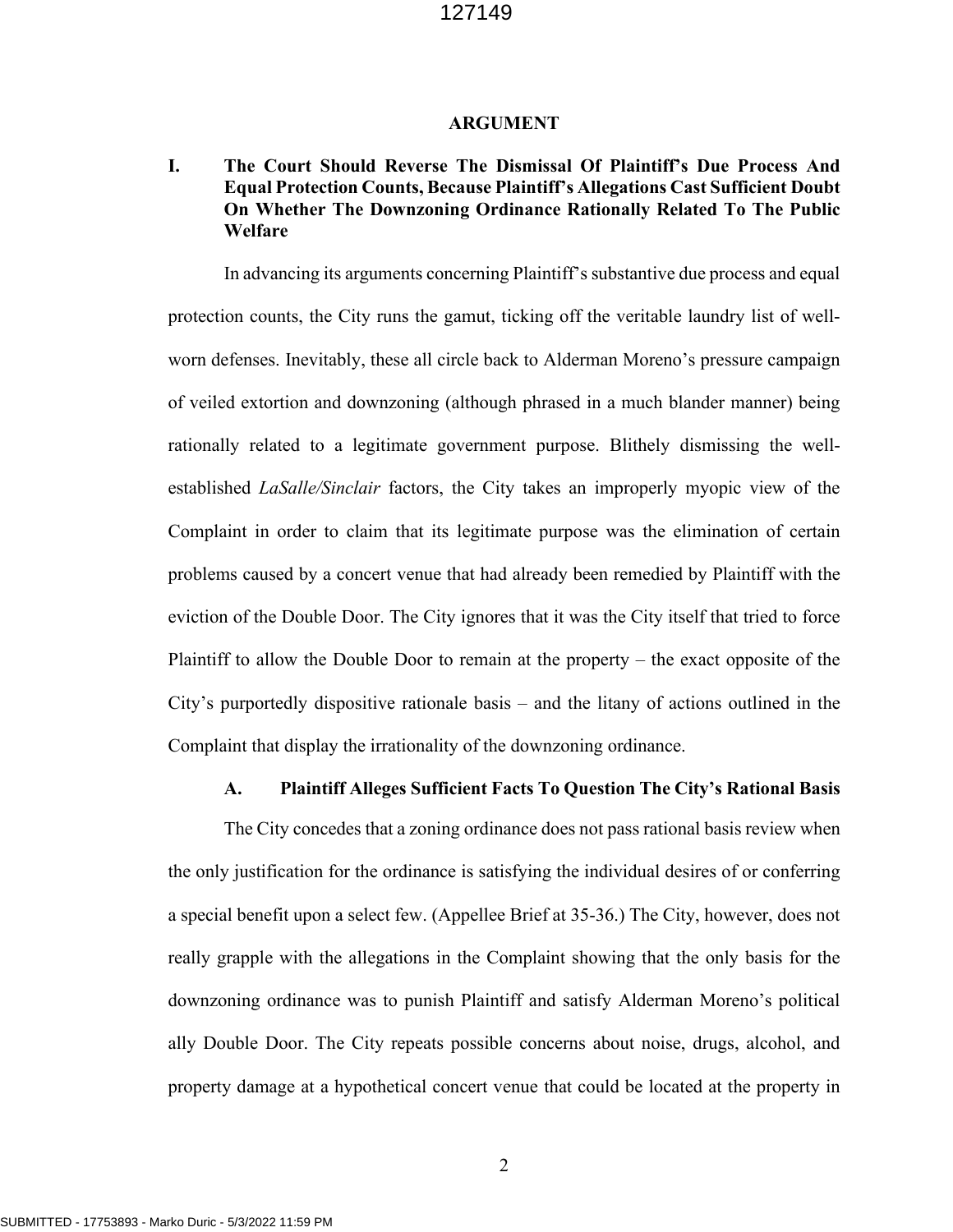the future, but does not address the allegations demonstrating that the downzoning ordinance was not rationally related to these concerns. Whether the City will ultimately be able to establish a rational basis for the downzoning ordinance, at this stage of the proceedings, where all facts and reasonable inferences are construed in the light most favorable to Plaintiff, Plaintiff's allegations are enough for this case to proceed. *Drury v. Vill. of Barrington Hills*, 2018 IL App (1st) 173042, ¶¶ 113-114 (even if intervenors could ultimately prove a rational basis, the plaintiffs' allegations that the subject ordinance was passed to benefit one person were enough to state a claim); *Whipple v. Village of North Utica*, 2017 IL App (3d) 150547,  $\P$  22 (plaintiff does not need to prove an ordinance unconstitutional at pleading stage, only to allege sufficient facts to allow the cause to proceed further).

The City erroneously argues that Plaintiff does not allege facts negating every conceivable rational basis for the downzoning ordinance. The City disregards the allegations in the Complaint, which negate the City's proffered justification that the downzoning ordinance was necessary to prevent a raucous concert venue from occupying the property. The City ignores the allegations that the City itself – through Alderman Moreno as well as other City officials who tried to broker a deal to sell the property to Double Door – that tried to convince Plaintiff to allow Double Door to remain at the property. The City ignores the allegations that its alderman threatened Plaintiff with financial ruin for attempting to evict this concert venue from the property. The City ignores the allegations that the downzoning ordinance was introduced and passed as a punitive measure only after Plaintiff succeeded in evicting this concert venue from the property. That the City went to such great lengths to keep a concert venue at the property is enough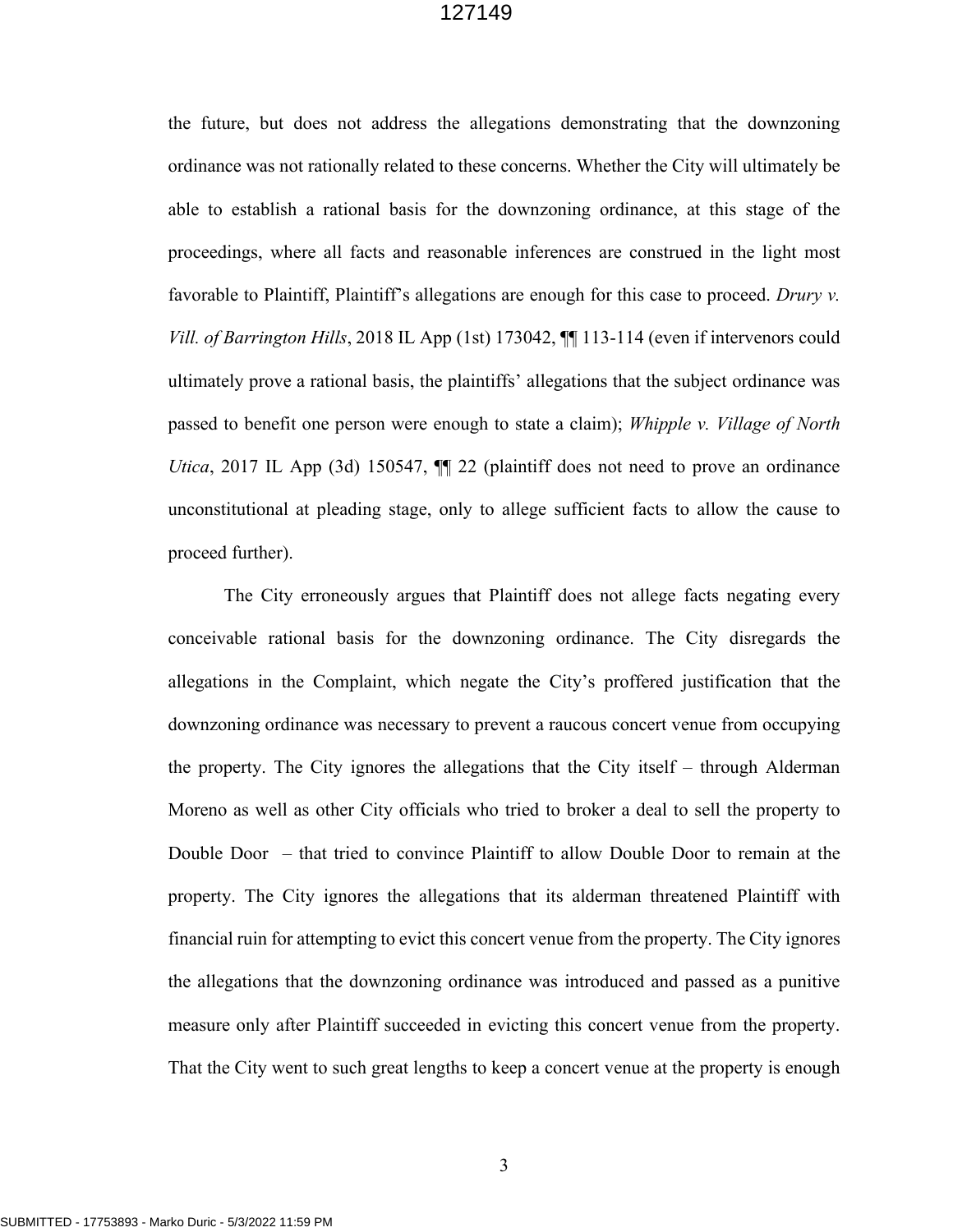at this stage to negate the City's proffered justification that it was acting to prevent a concert venue from occupying the property. *Drury*, 2018 IL App (1st) 173042, ¶¶ 113-114; *Whipple*, 2017 IL App (3d) 150547, ¶¶ 22.

The City tries to deflect from the allegations concerning Alderman Moreno by arguing that actual motives are not relevant to rational basis review and that Alderman Moreno's motives cannot be attributed to the City Council. While subjective motives may not be enough to strike down an ordinance under the rational basis standard, the statements and conduct of Alderman Moreno and other City officials here do more than just show subjective motives. They help negate the City's proffered rational basis by showing that the only justification for the downzoning ordinance was to serve the interests of Double Door. *Drury*, 2018 IL App (1st) 173042, ¶¶ 99 ("when the record shows, as alleged here, that the *only* justification for the ordinance is that a chosen few individuals wanted it, our supreme court has typically invalidated that ordinance.").

The City's argument that Alderman Moreno's actions cannot be attributed to the City Council likewise fails to pay appropriate regard to the allegations in the Complaint. While the City contends that Plaintiff's allegations of aldermanic privilege "should be ignored" – a bold claim at the pleading stage – the Complaint alleges sufficient facts to show Alderman Moreno's aldermanic privilege at work. As the Complaint alleges, the Zoning Committee and City Council defer to zoning measures proposed by the local Alderman. The transcript of the Zoning Committee meeting bears this out. Neither Alderman Moreno, Zoning Administrator Scudiero, Chairman Solis, nor anyone else at the Zoning Committee meeting identified any real benefit to the public from the downzoning ordinance. Instead, Alderman Moreno reminded the Zoning Committee that the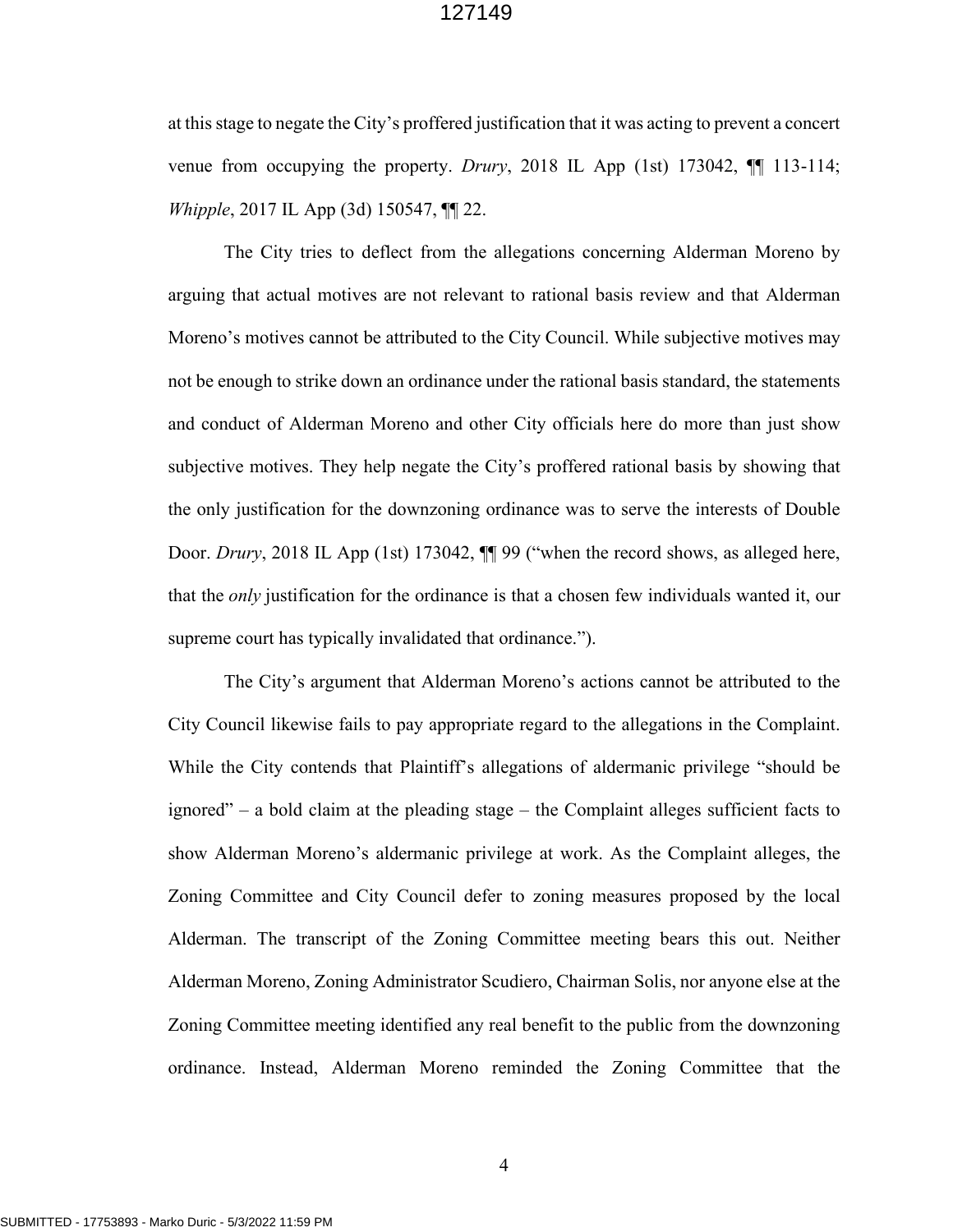downzoning ordinance was within the "purview" of "the local alderman, which is me in this case." Administrator Scudiero did not indicate there was any reason for the downzoning ordinance except that it was not as harsh as Alderman Moreno's previous proposals in terms of floor area. As Administrator Scudiero explained, "the alderman has worked with the law department and the department of planning and development to amend the application to a B2-2."

Simply because Alderman Moreno worked with the department of law and the department of planning and development to amend his downzoning proposal does not mean that Plaintiff's allegations concerning aldermanic privilege should be disregarded, as the City argues. This is especially so considering the fact that Alderman Moreno consulted with these City departments after Plaintiff filed a lawsuit and Alderman Moreno stated that the reason for amending his downzoning proposal was to "F\*\*\* with them" and "make[] their lawsuit weaker." As Plaintiff's allegations show, Alderman Moreno was the driving force behind the downzoning ordinance and the reason the downzoning ordinance was passed, notwithstanding whether he received advice from the City department of law and department of planning and development. The City's citation to *Civil Liberties for Urban Believers v. City of Chicago*, 342 F. 3d 752, 764 (7th Cir. 2003) and *Morel v. Coronet Insurance*, 117 Ill. 2d 18, 24 (1987) is inapposite. Neither decision addressed allegations of aldermanic privilege like Plaintiff's here, which establish that Alderman Moreno was the key policymaker behind the downzoning ordinance. The City's arguments to the contrary would only go to the weight of the evidence at trial and cannot override Plaintiff's allegations at the pleading stage.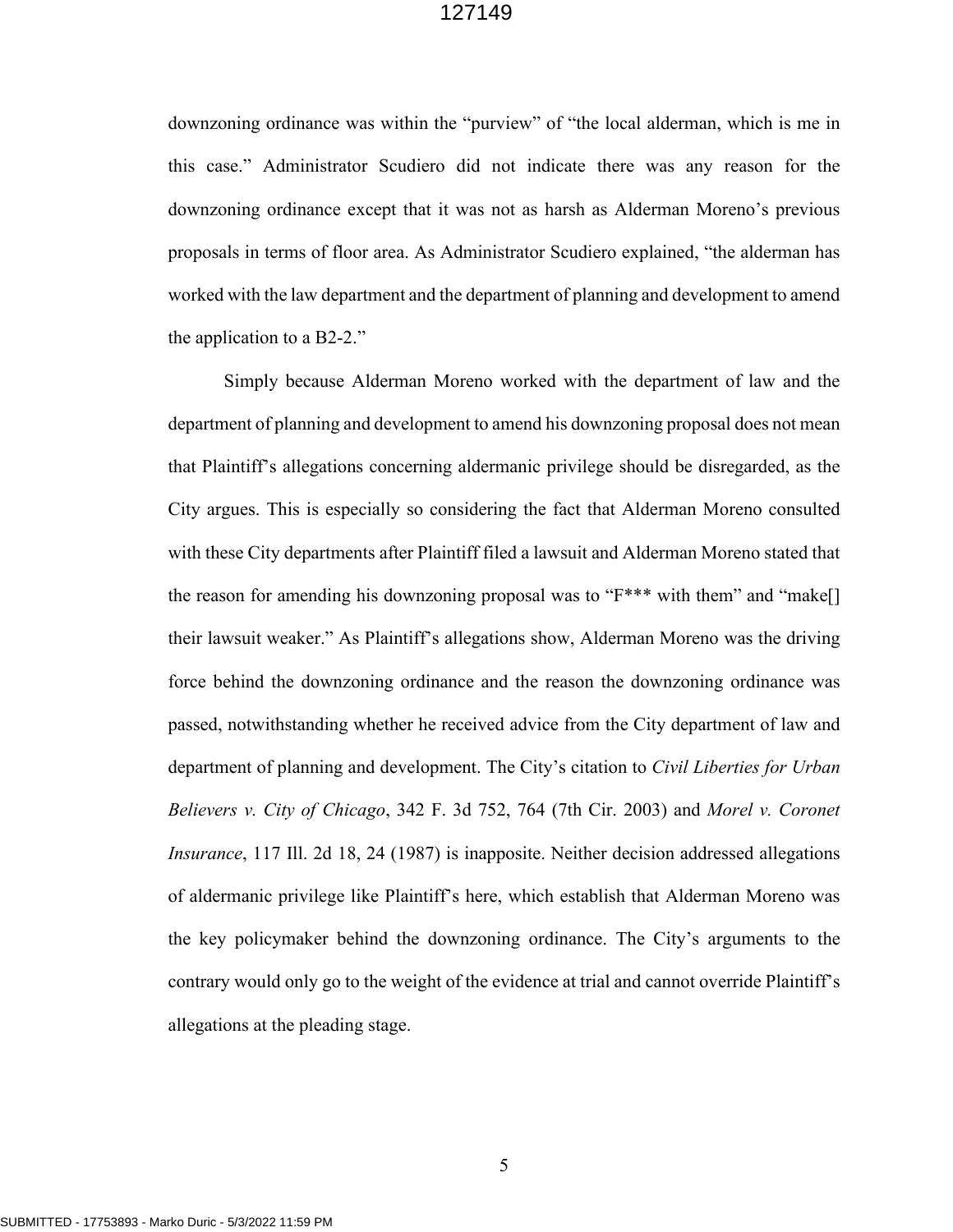The City similarly inverts the pleading standard in arguing that "the mere fact that a large property was available for business development made it rational to revisit the appropriate zoning classification for the property." (Appellee Brief at 21.) This does not show that the more restrictive zoning classification the City chose was rationally related to a legitimate public interest. Moreover, when the allegations in the Complaint are construed in the light most favorable to Plaintiff, the timing of the City's actions tends to show the absence of a rational basis. After maintaining the same zoning classification for more than forty years, and pressuring Plaintiff to allow Double Door to remain at the property, the City downzoned the property only after Plaintiff evicted Double Door. The City similarly misses the mark in contending that it was rational to single Plaintiff's property out for downzoning, because it was the only property that had been used as a concert venue. (*Id.*) Whether the City may ultimately succeed with such a claim, at this stage of the proceedings, the fact that the City singled Plaintiff out for downzoning certainly tends to support Plaintiff's claim of arbitrariness.

The City's attempt to distinguish *Southwest Illinois Development Authority* and *Drury* is misguided. While the City correctly observes that *Southwest Illinois Development Authority* addressed the scope of "public use" under Article I, Section 15 of the Illinois Constitution, it fails to appreciate that the public use inquiry is similar to, if not coterminous with, the rational basis test. *See* 199 Ill.2d 225, 236 (equating public use requirement to "what traditionally has been known as the police power"), *quoting Berman v. Parker*, 348 U.S. 26, 32 (1954). Likewise, the City's discussion of *Drury* is merely a comparison of outcomes, with the City claiming that the plaintiffs in *Drury* pled sufficient facts, but Plaintiff here has not. This ill-fitting comparison is made all the easier by the City's failure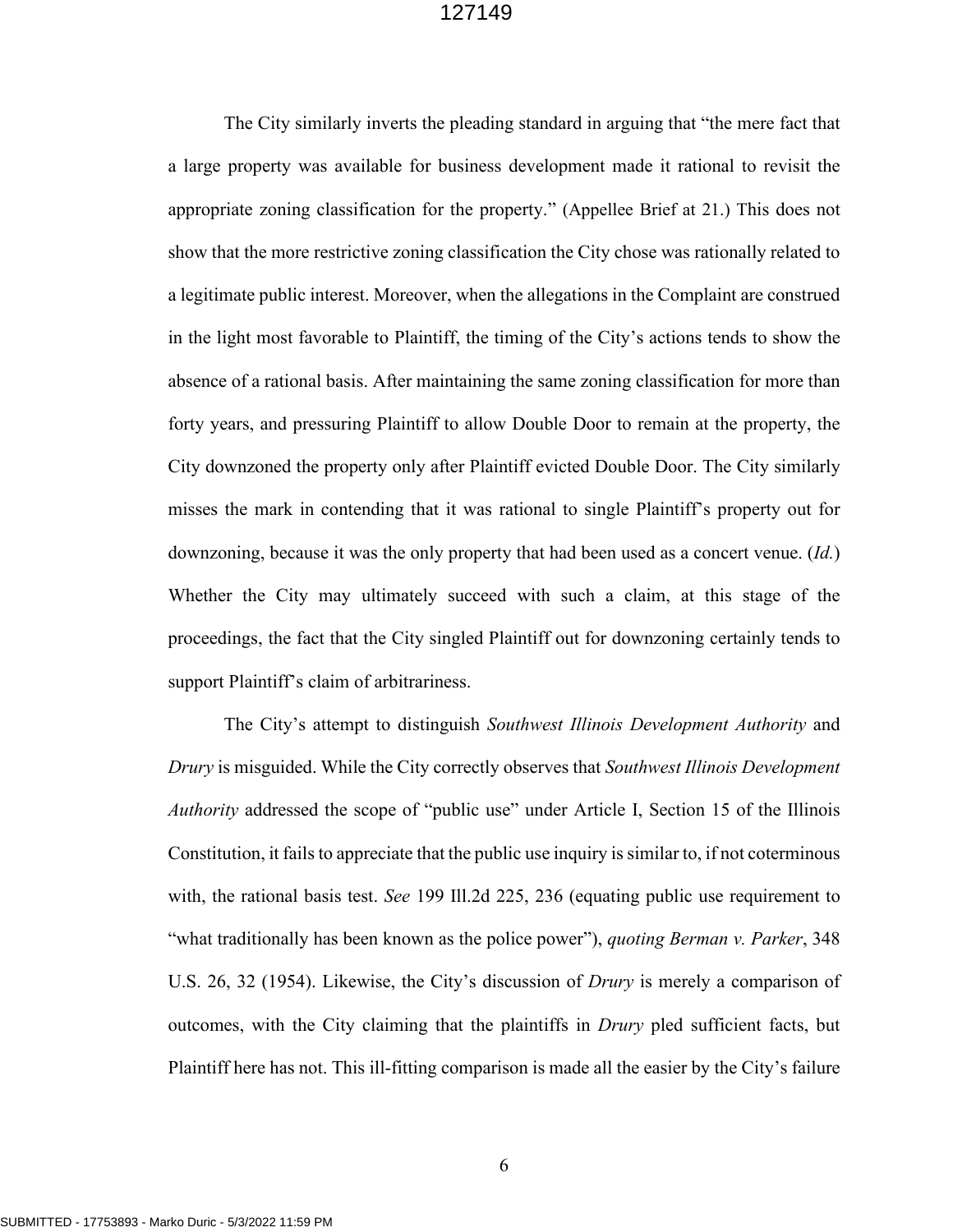to address the facts in Plaintiff's Complaint that show the lack of a rational basis for the downzoning ordinance.

#### **B.** *The LaSalle / Sinclair Factors Should Not Be Ignored*

The City makes a series of unsupported arguments concerning the *LaSalle/Sinclair*  factors. (Appellee Brief at 23-32). The City claims the *LaSalle/Sinclair* factors are irrelevant, because Plaintiff's claim is more like the facial challenge in *Napleton v. Village of Hinsdale*, 229 Ill. 3d 296 (2008) and the rational basis for the downzoning ordinance is apparent on the face of the Complaint. The City reaches this point by taking the Complaint's allegations regarding noise, drugs, alcohol, and property damage out of context while ignoring that the remainder of the Complaint, which shows the irrationality of the downzoning action. Contrary to the City's approach, the validity of a Complaint should be assessed by reading it in the entirety and considering its allegations under the factors set forth in *LaSalle National Bak of Chicago v. County of Cook*, 12 Ill. 2d 40 (1957) and *Sinclair Pipe Line Co. v. Village of Richton Park*, 19 Ill. 2d 370 (1960).

While the City is correct that the *LaSalle/Sinclair* factors do not establish a heightened level of scrutiny, they are certainly relevant to whether the downzoning ordinance was grounded in a rational basis. The City wrongly contends that the *LaSalle/Sinclair* factors are only used "when a plaintiff claims that a zoning classification is keeping it from using its property in a particular way" and that Plaintiff's claim "is more like the facial challenge in Napleton, where this court did not apply the LaSalle/Sinclair factors," because Plaintiff does not seek to use the property in a particular way. (Appellee Brief at 24, 28.) The City claims that, "[a]s in Napleton, those factors simply do not make sense in this context, where the property owner had no particular use in mind and, instead,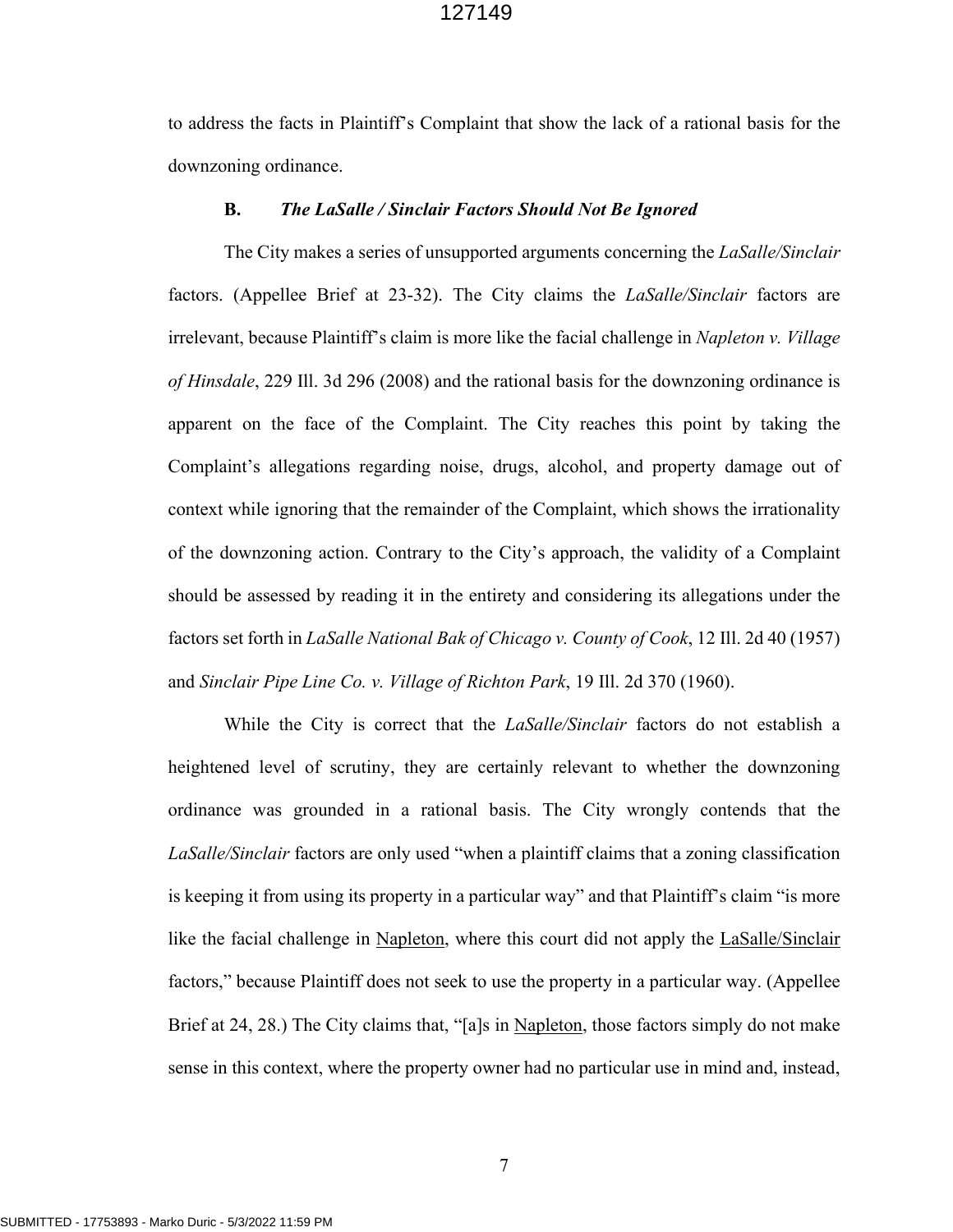just wanted to retain the more permissive zoning classification…" (*Id.* at 29.) The City's argument relies on a basic misinterpretation of *Napleton*. Contrary to the City's argument, *Napelton* did not hold that the *LaSalle/Sinclair* factors are only relevant when the plaintiff asserts a specific use for its property. *Napelton* explained that the factors established in *LaSalle* are relevant when considering a zoning measure in the context of a particular parcel of property, but are not relevant when the plaintiff makes a facial challenge and asserts that an ordinance is invalid as to every property in general. 229 Ill. 3d at 316-319. As the City concedes, Plaintiff's claim only concerns the particular parcel of property at issue. (Appellee Brief at 28.) The *LaSalle/Sinclair* factors are therefore relevant to whether the downzoning ordinance was a rational exercise of the City's zoning power in the context of this particular property. *Napleton*, 229 Ill. 3d at 316-319.

 The City's is likewise misguided in claiming that applying the *LaSalle/Sinclair*  factors "would be a chaotic and unwieldly inquiry." (Appellee Brie at 29.) Contrary to the City's hyperbole, the *LaSalle/Sinclair* factors may be applied here to assess whether there was a rational basis for a downzoning ordinance in the context of this particular parcel of property. As set forth in Plaintiff's opening brief, each of these factors tend to show that downzoning was not rationally related to the public welfare, but rather an arbitrary punitive measure passed to serve the interests of Double Door. (Appellant Brief at 20-21.)

In a related vein, the City argues that Plaintiff does not have a protected property interest that is entitled to due process protection, because he does not assert a specific use of the property and "the right to a zoning classification is not, by itself, a property interest protected by the due process clause." (Appellee Brief at 25.) The City's tortured logic confuses the issues. "Zoning classifications are not the measure of the property interest but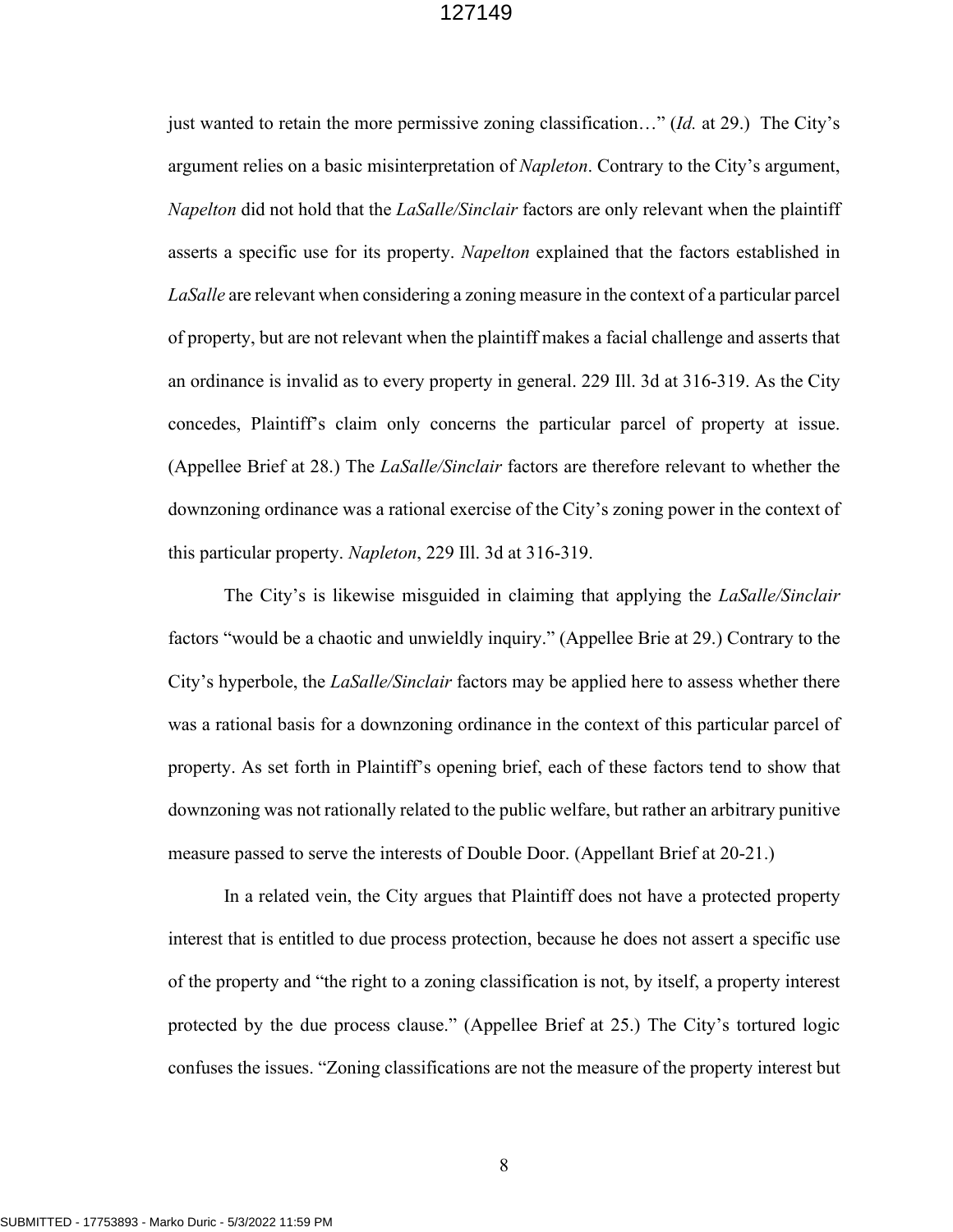are legal *restrictions* on the use of property." *River Park, Inc. v. City of Highland Park*, 23 F.3d 164, 166 (7th Cir. 1994) (emphasis in original). Whether Plaintiff had a property interest in a zoning classification, Plaintiff "surely had a property interest in the land." *Id.*  at 165-66. The City's arbitrary regulation of Plaintiff's property without a rational basis constitutes a deprivation of property for purposes of due process. *Id.* 

The authorities cited by the City are plainly inapposite. The City cites to a number of authorities that discuss the vested rights doctrine, but these have no bearing on whether Plaintiff alleges a protected property interest for due process purposes.<sup>[1](#page-9-0)</sup> Equally unavailing is the City's citation to *Groenings v. City of St. Charles*, 215 Ill. App. 3d 295, 299 (2nd Dist. 1991), in which the plaintiffs did not allege arbitrary regulation of their property, but rather claimed that the defendant municipalities should have annexed their property; and *Residences at Riverbend Condominium Association v. City of Chicago*, 5 F. Supp. 3d 982, 988 (N.D. Ill. 2013), which held that the plaintiffs did not have a protected property interest in adjacent property they did not own. Neither of these decisions has any relevance here where Plaintiff asserts arbitrary regulation of property that Plaintiff owned.

Despite the City's strained attempt to avoid the application of the *LaSalle/Sinclair* factors, they apply with equal force here and show that the City arbitrarily singled Plaintiff out for punitive downzoning that was related not to the community welfare, but rather the vindictive interests of Alderman Moreno and Double Door. When the allegations in Plaintiff's Complaint are considered alongside these factors and in the appropriate light,

<span id="page-9-0"></span><sup>1</sup> *See Pioneer Trust & Savings Bank v. County of Cook*, 71 Ill. 2d 510, 517 (1978); *1350 Lakeshore Associates v. Healey*, 223 Ill. 2d 607, 615 (2006); *Morgan Place v. City of Chicago*, 2012 IL App (1st) 091240, ¶ 44; *City of Elgin v. All Nations Worship Center*, 369 Ill. App. 3d 664, 668 (2d Dist. 2006); *Wakeland v. City of Urbana*, 333 Ill. App. 3d 1131, 1142 (3d Dist. 2002); *Constantine v. Vill. of Glen Ellyn*, 217 Ill. App. 3d 4, 23 (2nd Dist. 1991); and *Furniture LLC v. City of Chicago*, 353 Ill. App. 3d 433, 438 (1st Dist. 2004).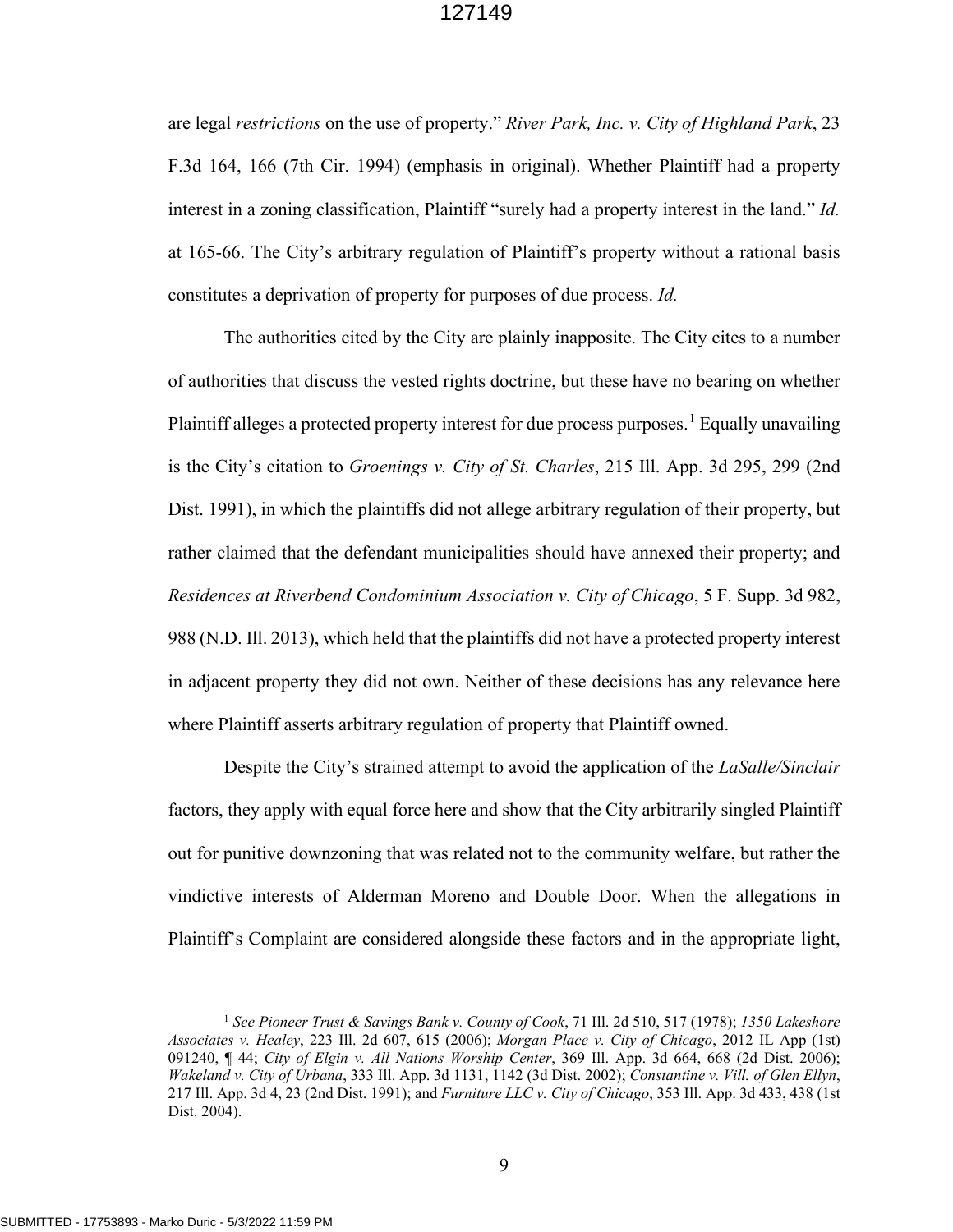Plaintiff has stated a due process and equal protection claim that should be allowed to proceed. *Drury*, 2018 IL App (1st) 173042, ¶¶ 113-114; *Whipple*, 2017 IL App (3d) 150547, ¶¶ 22.

**II. The Court Should Reverse The Dismissal Of Plaintiff's Tortious Interference And Intentional Infliction of Emotional Distress Counts, Because The Discretionary Policymaking Immunity In Section 2-201 Of The Tort Immunity Act Does Not Apply To Alderman Moreno's Ordinary Tortious Conduct**

The City's tort immunity argument does not squarely address the points raised by Plaintiff, the language of the Tort Immunity Act, or the standard applicable to its affirmative defense of tort immunity at the pleading stage. The City is not entitled to dismissal unless it meets its burden of showing there is no possibility that Plaintiff can recover outside the scope of the Tort Immunity Act. *Van Meter v. Darien Park Dist.*, 207 Ill. 2d 359, 367 (2003); *Tzakis*, 2019 IL App (1st) 170859, ¶ 95. The Court should reverse the dismissal of Plaintiff's Complaint, because the City cannot and has not made this showing on the pleadings.

# **A. The City Fails To Carry Its Burden Of Showing That Section 2-201 Bars Plaintiff's Claims**

The City erroneously argues that the discretionary policymaking immunity afforded by Section 2-201 applies to Plaintiff's tortious interference and intentional infliction of emotional distress counts, because an alderman both exercises discretion and makes policy determinations when he "decides whether, what, and how to communicate with property owners or anyone planning to develop a property or open a business in the neighborhood." (Appellee Brief at 48.) The City contends that "[i]t is typical for an alderman to stay informed about upcoming economic developments and their impact, foster community input, ensure that newcomers comply with relevant zoning and licensing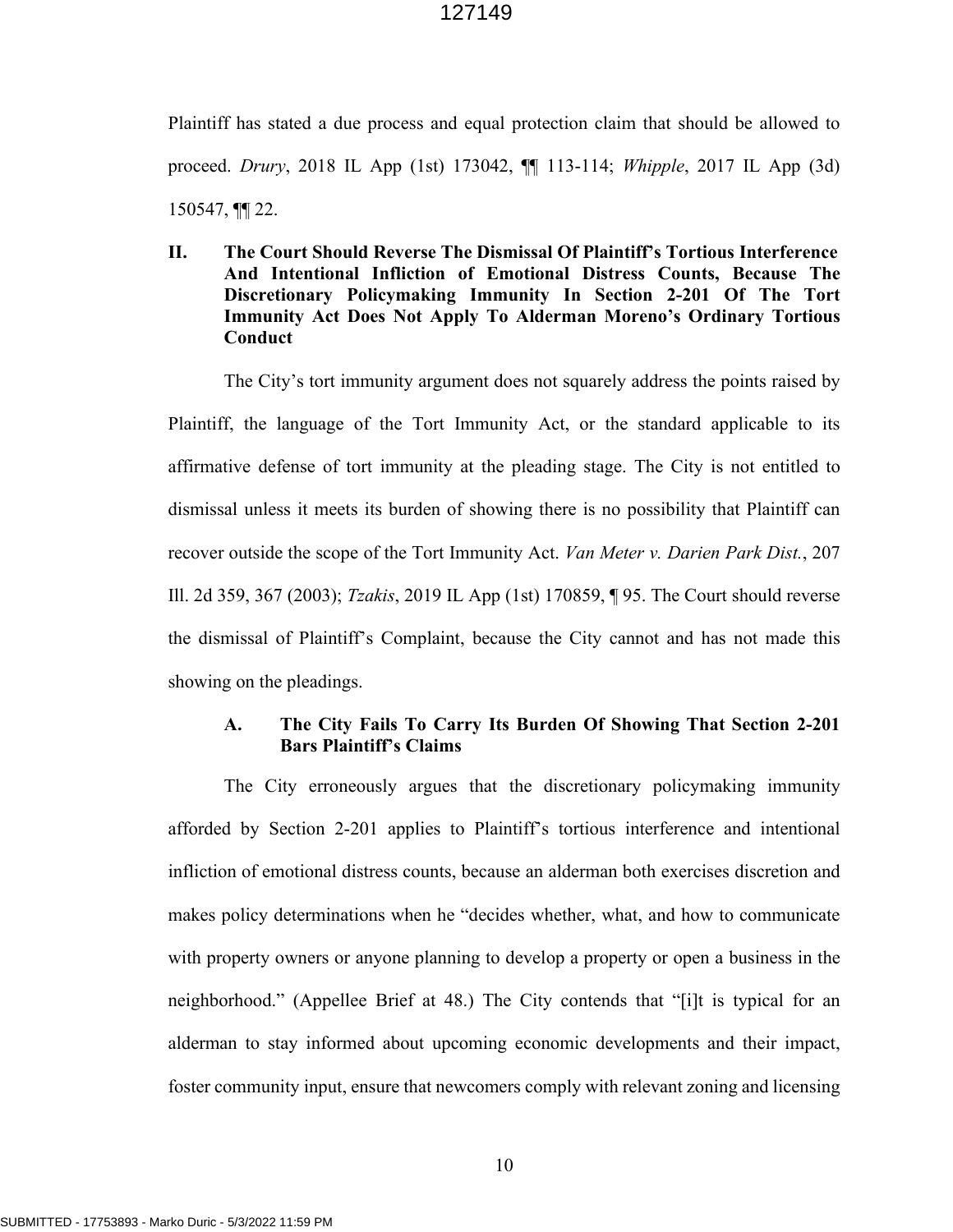laws, and guard against incompatible uses that could harm nearby businesses or residents." (*Id.* at 48-49.) The City, however, has not submitted evidence to support these assertions or carried its burden of proving its tort immunity defense at the pleading stage.

The City's tort immunity argument rests on the faulty premise that the office of City of Chicago Alderman carries with it the lawful discretion to decide "whether, what, and how to communicate with property owners or anyone planning to develop a property or open a business in the neighborhood," and that an Alderman is necessarily making policy when he or she does so. Under the City's reading of Section 2-201, a an alderman is absolutely immune from liability for "whether, what, and how" he or she communicates with property owners, developers, and business owners in the neighborhood, because an alderman has the discretion to say what he or she will to those in his or her ward and all of an alderman's pronouncements represent the making of policy. But the City has not made any showing to support these broad claims. And the Court should reject them, for it would immunize virtually anything a government employee says as a discretionary policy decision. See *Snyder v. Curran Tp.*, 167 Ill. 2d 466, 474 (1995), *citing* W. Prosser, Torts § 132, at 988-90 (4th ed. 1971); *Tzakis v. Berger Excavating Contractors, Inc.*, 2019 IL App (1st) 170859, ¶ 95, *aff'd in part, rev'd in part by* 2020 IL 125017 (given the potential breadth of Section 2-201, a court must be "especially careful" in its application).

Contrary to the City's reading of the cases cited in Appellant's opening brief, Section 2-201 does not apply to tortious statements and conduct simply because a government official might have policymaking discretion in some aspects of his or her job. Courts decline to apply Section 2-201 where a government official's tortious conduct falls outside his or her policymaking discretion, including where the government official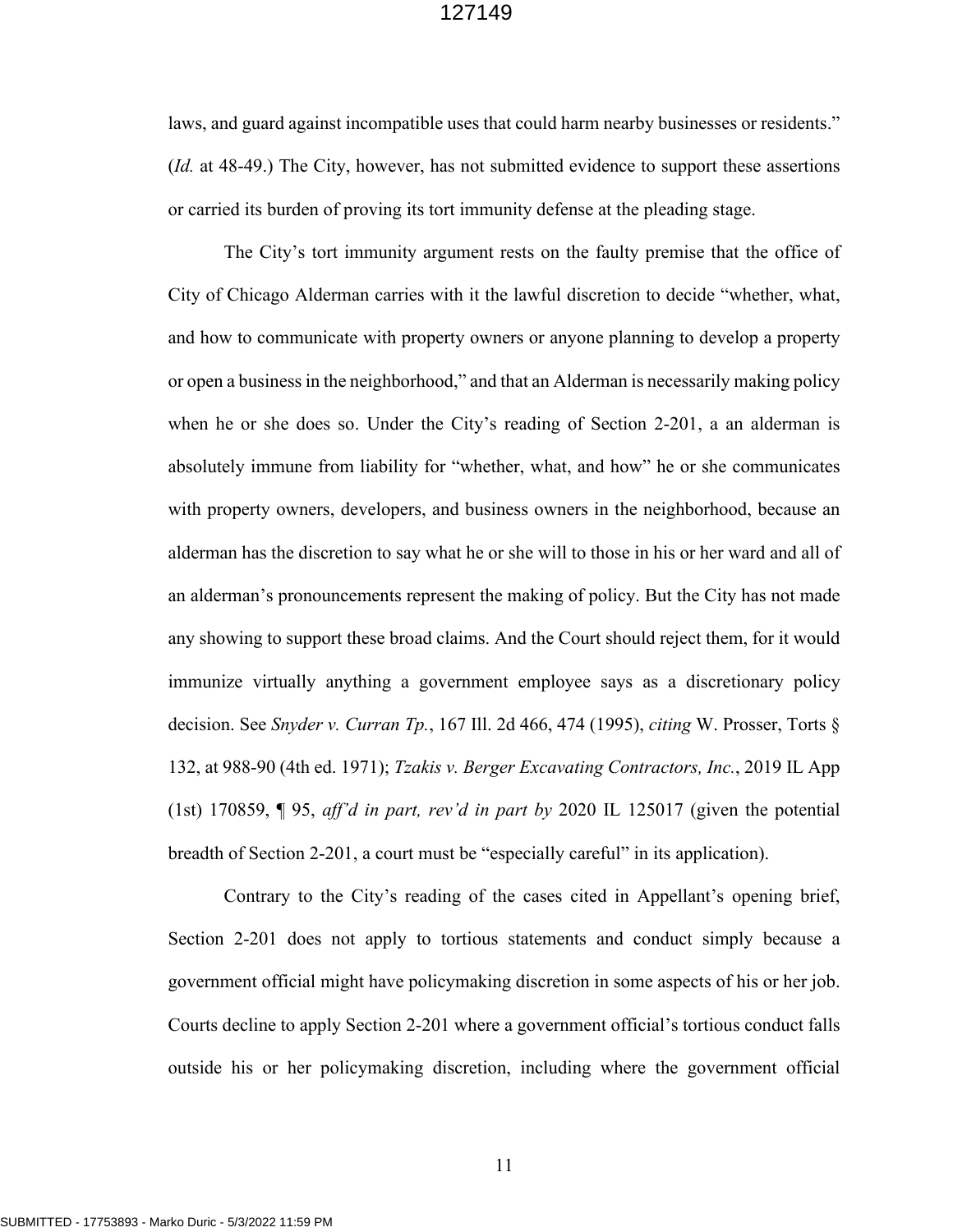tortiously interacts with others outside his or her official duties. *Stratman v. Brent*, 291 Ill. App. 3d 123, 131 (2d Dist. 1997) (Section 2-201 did not apply to police chief's defamatory statements to prospective employer) (3d Dist. 2003) (Section 2-201 did not apply to tortious interference and defamation by board member who published defamatory letter); *ATC Healthcare Svcs., Inc. v. RCM Techs., Inc.*, 282 F. Supp. 3d 1043, 1054 (N.D. Ill. Sept. 30 2017) (Section 2-201 did not apply to tortious interference with employment contracts, which were "independent of the policy decision to terminate the contract with [plaintiff]"); *Breuder v. Bd. of Trustees of Cmty. Coll. Dist. No. 501, DuPage Cty., Illinois*, 238 F. Supp. 3d 1054, 1064-66 (N.D. Ill. Mar. 3 2017), *aff'd in part, appeal dismissed in part by* 888 F.3d 266 (7th Cir. 2018) (Section 2-201 did not necessarily provide immunity for defamatory statements to media); *Mucha v. Vill. of Oak Brook*, No. 07 C 5350, 2008 WL 4686156, at \*9-11 (N.D. Ill. May 29, 2008) (declining to apply Section 2-201 to defamatory statements to media).

Likewise, here, the City fails to make any showing that Alderman Moreno's tortious interference with prospective purchasers and threatening behavior on Plaintiff's property were part of his official discretion. Nor has the City made any showing that Alderman Moreno made policy during his meetings with the prospective purchasers or confrontation with Plaintiff. These gratuitous efforts to inflict injury upon Plaintiff were not part of Alderman Moreno's aldermanic discretion, nor an example of policymaking. *Valentino v. Vill. of S. Chi. Heights,* 575 F.3d 664, 679 (7th Cir. 2009) (municipal employee's "one-time decision to fire one employee…does not amount to a judgment call between competing interests," as necessary to invoke discretionary policymaking immunity under Section 2-201).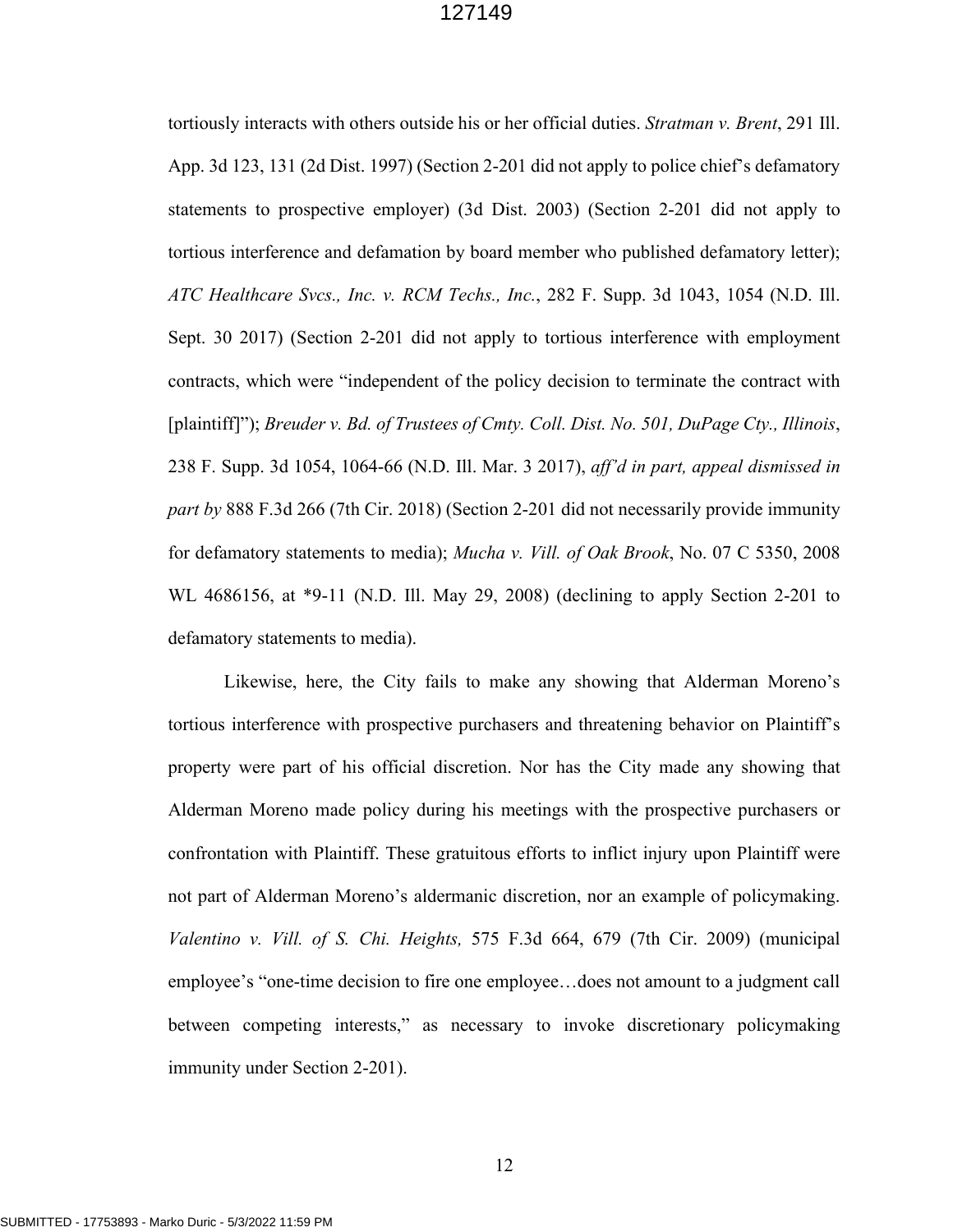The City constructs a strawman by suggesting that Plaintiff's argument is that Section 2-201 does not apply to tort claims. (Appellee Brief at 49-51.) The is not Plaintiff's argument. Rather, the lesson to be gleaned from the foregoing authorities is that Section 2- 201 does not apply to ordinary tortious conduct that falls outside a government official's official policymaking discretion. If an alderman rear-ends another motorist on the way to work, Section 2-201 obviously does not afford the alderman immunity from a negligence cause of action simply because he or she may otherwise have immunity for the discretionary policymaking functions of his or her job. So too here, that Alderman Moreno may have had immunity under Section 2-201 for the discretionary policymaking aspects of his job does not mean that he has immunity from liability for convincing prospective purchasers to back out of their contracts with Plaintiff and engaging in threatening behavior on Plaintiff's property.

The City's attempt to force this case within the holding of *Village of Bloomingdale v. CDG Enterprises*, 196 Ill.2d 484 (2001) is unavailing. The City is wrong to claim that "[j]ust as CDG alleged interference with a business expectancy and accused the village of being improperly motivated to help a particular individual, Strauss's claims are all about improper motives and abuse of discretion." (Appellee Brief at 54.) Plaintiff does not, as the plaintiff did in *CDG Enterprises*, seek to craft an exception to the Tort Immunity Act for "corrupt or malicious motives." *See* 196 Ill.2d at 493. Unlike in *CDG Enterprises*, where the only basis for the plaintiff's claim was the village's official denial of the plaintiff's zoning petition, Plaintiff asserts tortious interference and intentional infliction of emotional distress claims based on conduct outside Alderman Moreno's official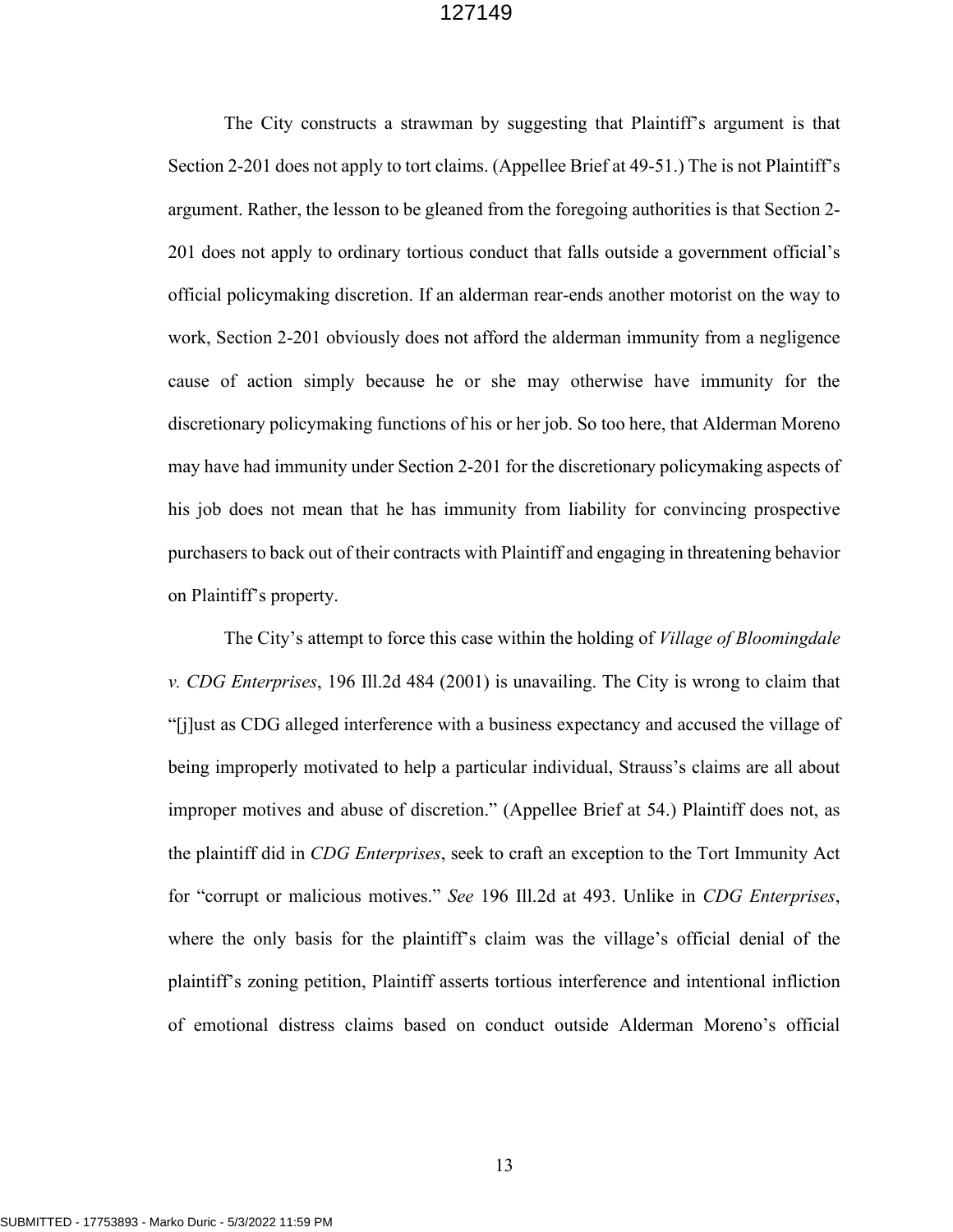policymaking discretion. Accordingly, the City fails to carry its burden of establishing Section 2-201 immunity.

### **B. The Tort Immunity Act Cannot Bar Plaintiff's Constitutional Claim**

The City wrongly contends that the Tort Immunity Act bars Plaintiff's substantive due process and equal protection counts under the Illinois Constitution. It is fundamental that "[w]here rights have been conferred and limits on governmental action have been defined by the people through the constitution, the legislature cannot enact legislation in contravention of those rights and restrictions." *In re Pension Reform Litig.*, 2015 IL 118585, ¶ 79. Thus, regardless of how the language in the Tort Immunity Act is read, the Tort Immunity Act cannot immunize the City from any cause of action available under the Illinois Constitution. *Id.*

The Village's reliance on *Rozsavolgyi v. City of Aurora*, 2016 IL App (2d) 150493 is unavailing. *Rozsavolgyi* addressed whether the Tort Immunity Act applied to claims under the Illinois Human Rights Act. 2016 IL App (2d) 150493, ¶¶ 97-115. While the Appellate Court in *Rozsavolgyi* characterized such claims as constitutionally grounded, it did not suggest that the Tort Immunity Act bars relief available under the Illinois Constitution. *Id.* at  $\P$  111-115. This Court then vacated the Appellate Court's opinion in *Rozsavolgyi v. City of Aurora*, 2017 IL 121048.

The City stretches *Village of Bloomingdale v. CDG Enterprises, Inc.*, 196 Ill. 2d 484 (2001) too far in arguing that "[t]he court made clear that, unless expressly excepted in the Tort Immunity Act, its immunities apply to all injuries, regardless of the cause of action." (Appellee Brief at 41.) *CDG* merely held that the carve-out for liability based upon contract in Section 2-101(a) of the Act does not apply to a quasi-contract claim, which is based on a theory of unjust enrichment. 196 Ill. 2d at 500-01. The only authority supporting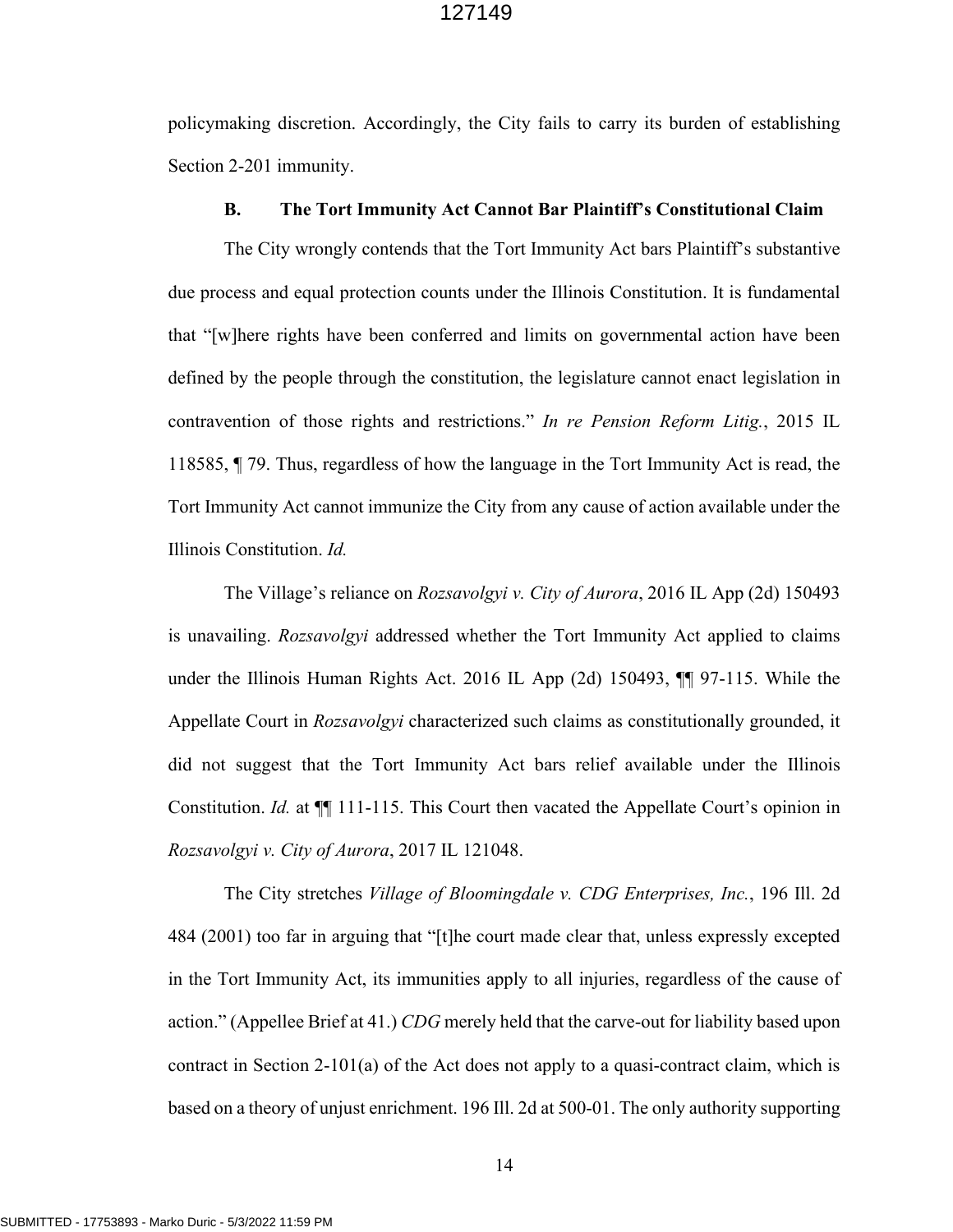the City's position is *Oxford Bank & Trust v. Village of LaGrange*, but the federal district court's one-paragraph analysis in this opinion was undertaken without the benefit of any argument from the plaintiffs. 879 F. Supp. 2d 954, 965-66 (N.D. Ill. 2012). The Court should decline to follow this reasoning and should instead hold that the Tort Immunity Act does not apply to claims under the Illinois Constitution, because the General Assembly does not have the power to alter rights and remedies under the Constitution. *In re Pension Reform Litig.*, 2015 IL 118585, ¶ 79.

### **III. The Styling Of Plaintiff's Name Is Not A Ground For Dismissal**

The Court should reject the City's argument that Plaintiff lacks standing because Plaintiff filed suit as Brian J. Strauss, individually and d/b/a as 1572 North Milwaukee Building Corporation rather than in the name of the corporation itself. (Appellee Brief at 14-15). The City does not dispute that Strauss has standing to assert the injuries he suffered as a result of Alderman Moreno's intentional infliction of emotional distress, but contends that Plaintiff's constitutional and tortious interference counts can only be asserted in the name of the corporation. (Appellee Brief at 14.) The styling of Plaintiff's name is not a reason for dismissal, however.

Section 2-401(b) provides that "[m]isnomer of a party is not a ground for dismissal but the name of any party may be corrected at any time, before or after judgment." 735 ILCS 5/2-401(b). Illinois courts have held that a misnomer occurs where, as here, the plaintiff simply confuses whether it is a corporation or a d/b/a and there is no surprise or prejudice. *Bristow v. Westmore,* 266 Ill. App. 3d 257, 262 (2nd Dist. 1994) (finding misnomer where plaintiff filed suit as corporation rather than sole proprietorship, because parties were fully aware of actual litigants and there was no prejudice); *Sjostrom v.*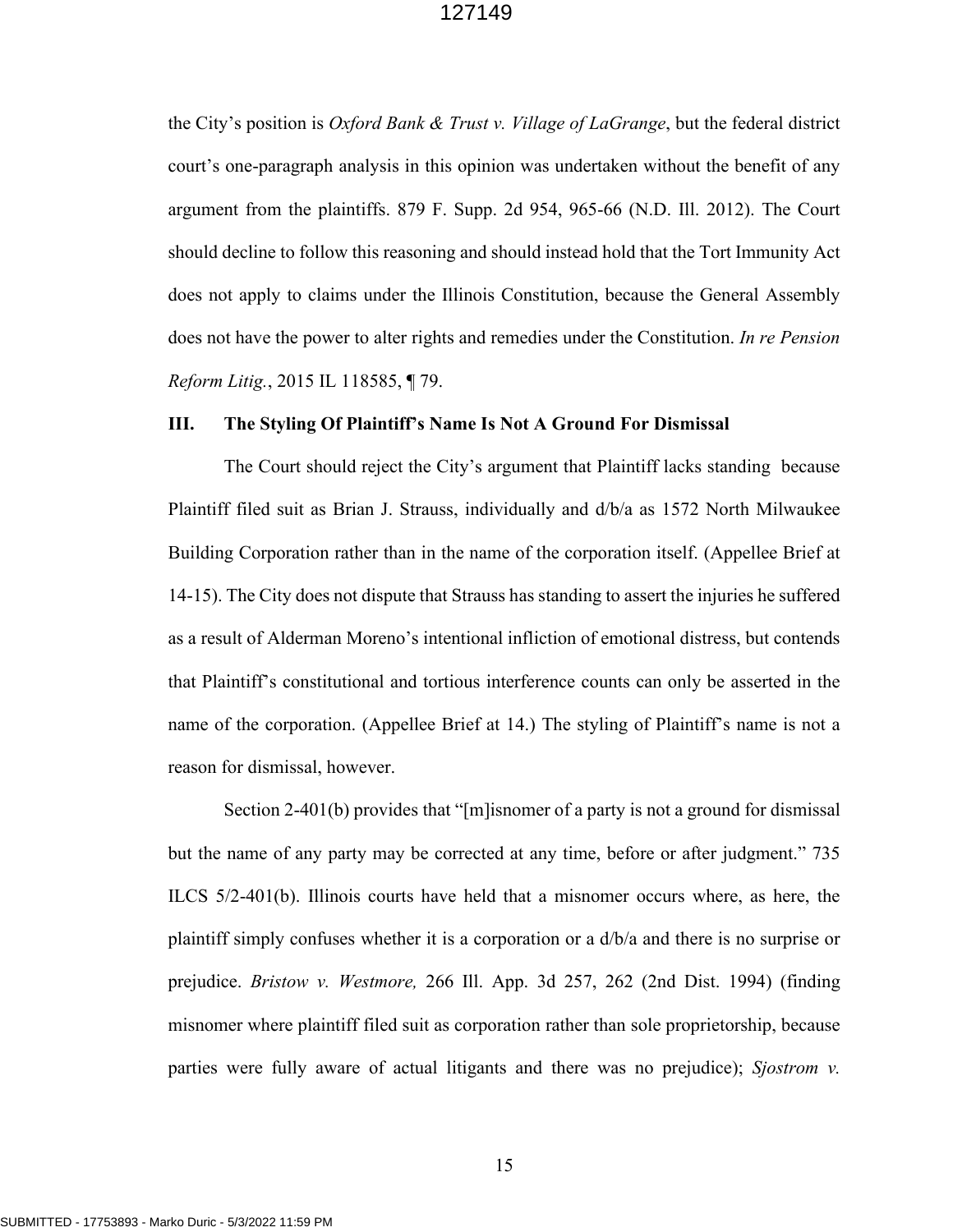*McMurray*, 47 Ill. App. 3d 1040 (2nd Dist. 1977) (misnomer where d/b/a filed suit as corporation).

Here, there is no dispute that the parties were fully aware of the identity of the litigants and that this matter concerned the corporation's property interests. The Complaint makes clear that the owner of the property is 1572 Building Corporation, and that Plaintiff seeks compensation for the City's interference with the property. (Complaint, A001-28 at ¶¶ 3, 11, 117, 125, 138.) Accepting the City's argument would exalt form over substance and run counter to the Code's purpose of facilitating the resolution of controversies according to the substantive rights of the parties. Bristow, 266 Ill. App. 3d at 262; *see also U.S. Bank Nat. Ass'n v. Luckett*, 2013 IL App (1st) 113678, ¶ 23 ("Illinois courts have consistently been reluctant to dismiss cases because of minor variations in a plaintiff's name"); *Illinois Inst. of Tech. Research Inst. v. Indus. Comm'n*, 314 Ill. App. 3d 149, 156- 57 (1st Dist. 2000) (finding misnomer where the claimant incorrectly filed on behalf of her husband).

The styling of Plaintiff's name should therefore not serve as a basis for dismissal. 735 ILCS 5/2-401(b). Rather, the appropriate course would be to reverse the circuit court's dismissal of Plaintiff's Complaint and remand to the circuit court where the styling of Plaintiff's name may be corrected through an amendment under Section 2-616(a), which provides that "[a]t any time before final judgment amendments may be allowed…introducing any party who ought to have been joined as plaintiff or defendant." 735 ILCS 5/2-616(a). Under Section 2-616(a), courts consider whether: (1) the proposed amendment would cure the defect; (2) other parties would sustain prejudice or surprise; (3) the proposed amendment is timely; and (4) previous opportunities to amend can be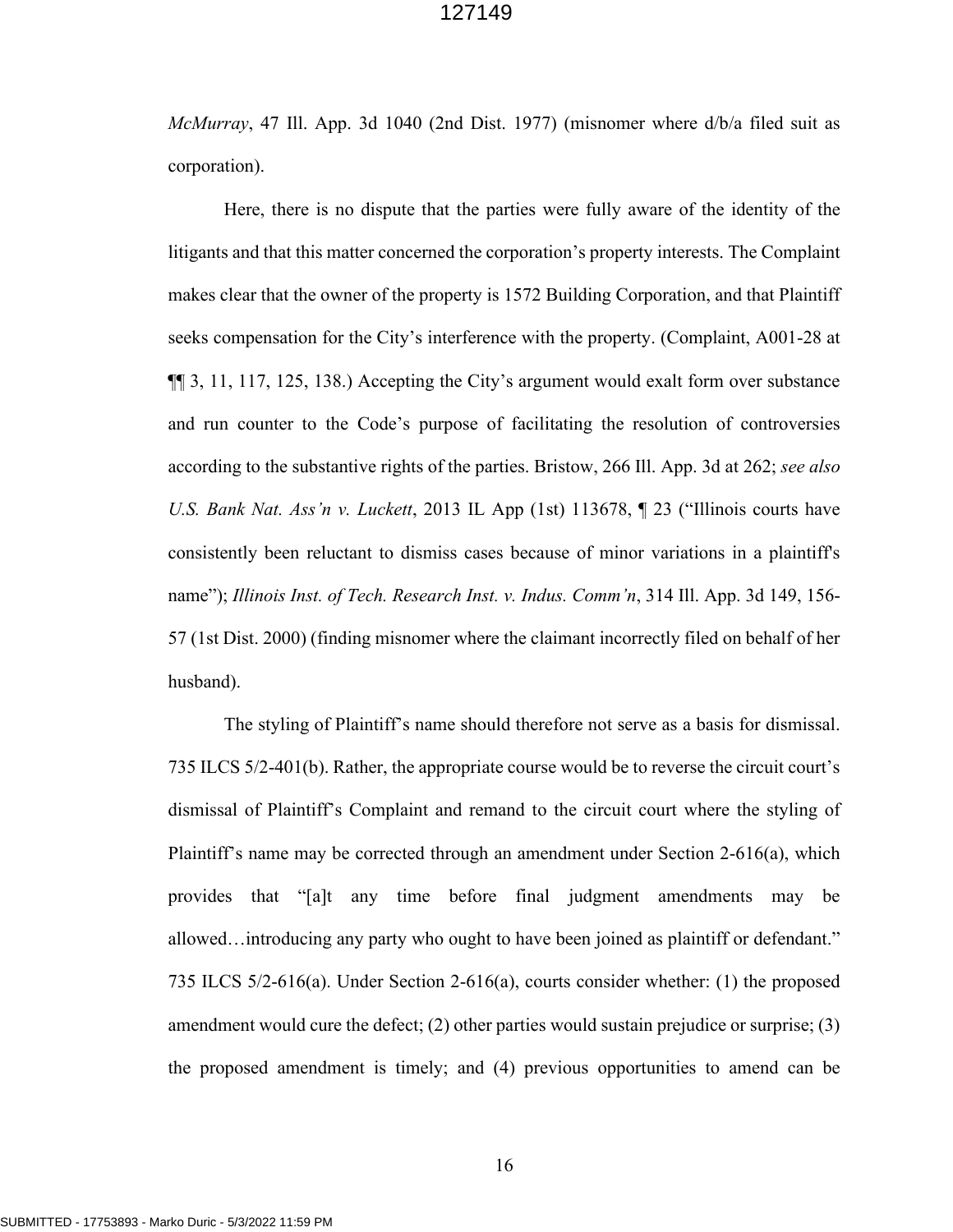identified. *Pennymac Corp. v. Jenkins*, 2018 IL App (1st) 171191, ¶ 31 (allowing amendment to substitute the proper plaintiff). Prejudice is the most important factor and "absent prejudice, courts should liberally permit amendments to pleadings.". *Sheth v. SAB Tool Supply Co.*, 2013 IL App (1st) 110156, ¶¶ 101, 104. Prejudice does not exist where, as here, the amendment will not change the facts or theory of the case. *Miller v. Pinnacle Door Co.*, 301 Ill. App. 3d 257, 261 (4th Dist. 1998).

The City contends that Plaintiff waived this argument by not moving to amend the Complaint. (Appellee Brief at 15, n.2.) But affirming dismissal on the grounds of an uncorrected misnomer would not be appropriate, because "[m]isnomer of a party is not a ground for dismissal" and Plaintiff's name "may be corrected at any time, before or after judgment." 735 ILCS 5/2-401(b). The Court should therefore reverse the circuit court's dismissal of Plaintiff's Complaint and remand to the trial court where any misstyling of Plaintiff's name may be corrected consistent with 735 ILCS 5/2-401(b) and 735 ILCS 5/2- 616(a).

### **CONCLUSION**

For the foregoing reasons, Plaintiff respectfully requests that the Court reverse the Appellate Court's decision affirming the Circuit Court's dismissal of Plaintiff's Complaint with prejudice.

DATED: May 3, 2022 Respectfully Submitted,

BRIAN J. STRAUSS

By: /s/ Robert Robertson

 Robert Robertson Marko Duric ROBERTSON DURIC One North LaSalle, Suite 300 Chicago, Illinois 60602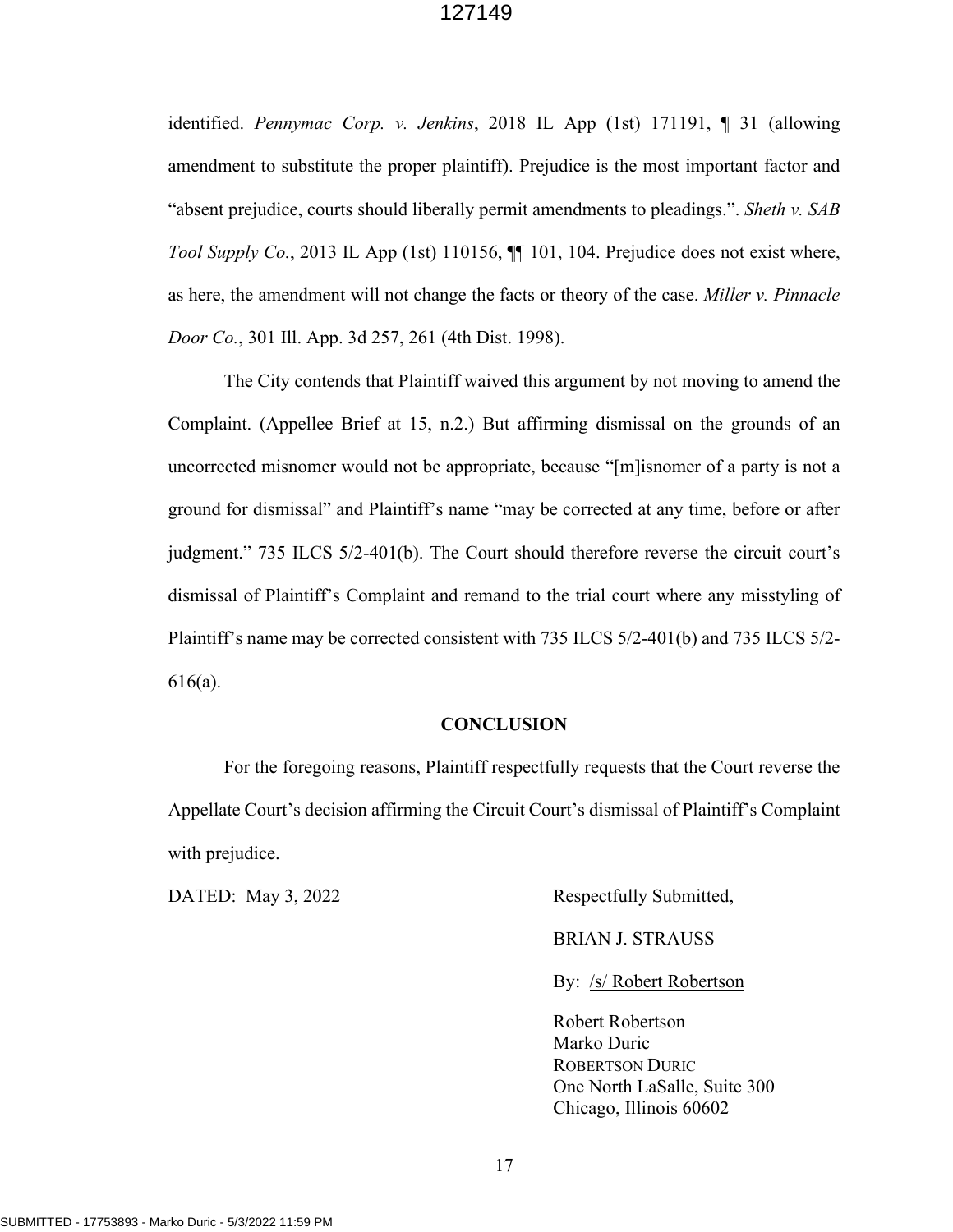(312) 223-8600 [robrobertson1@sbcglobal.net](mailto:robrobertson1@sbcglobal.net) [marko@robertsonduric.com](mailto:marko@robertsonduric.com) 

James Patrick McKay, Jr. LAW OFFICES OF JAMES P. MCKAY, JR. 161 North Clark Street, Suite 3050 Chicago, Illinois 60601 (312) 605-8800 [jamespmckay@hotmail.com](mailto:jamespmckay@hotmail.com)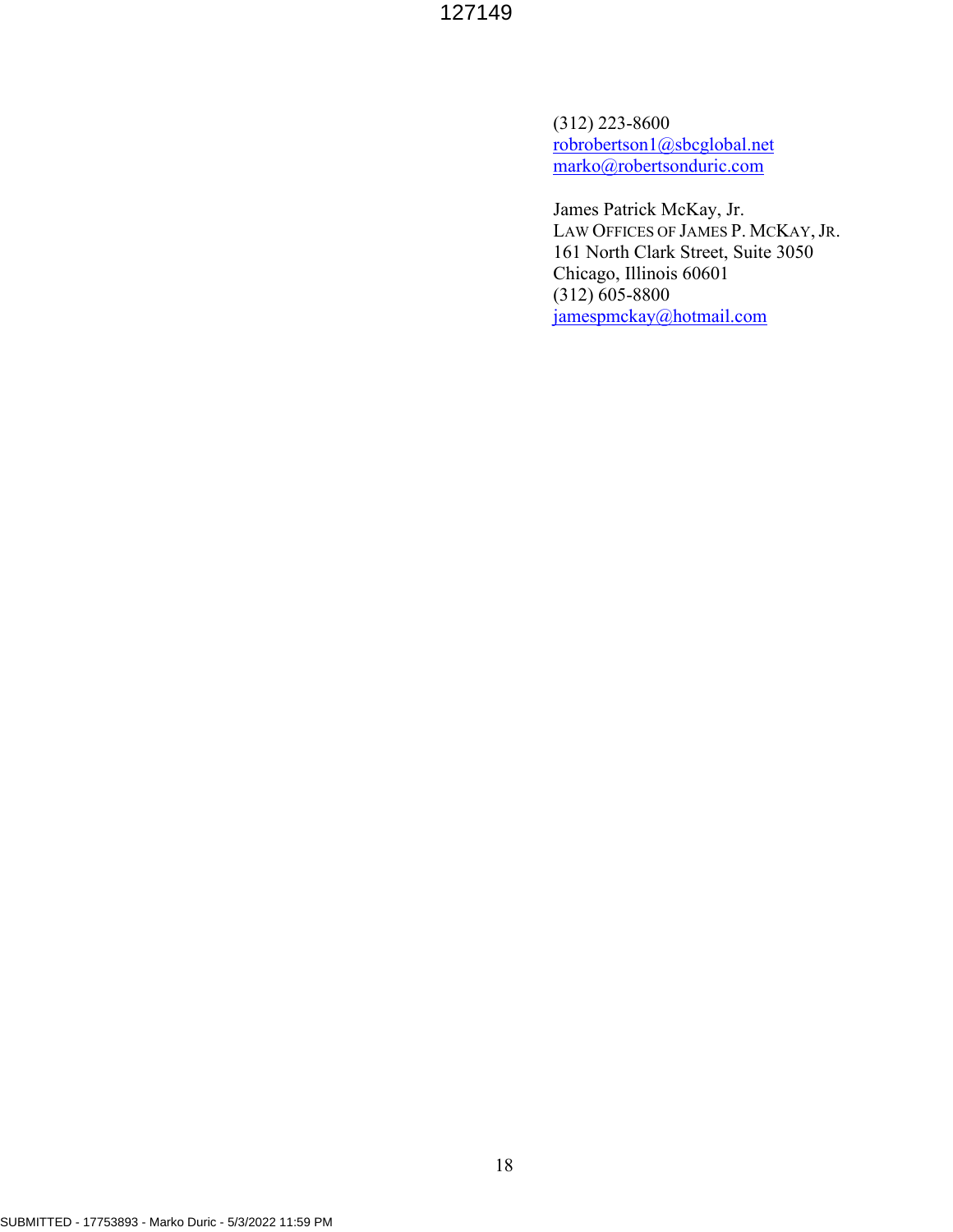# **CERTIFICATE OF COMPLIANCE**

I certify that this brief conforms to the requirements of Rules 341(a) and (b). The length of this brief, excluding the pages or words contained in the Rule 341(d) cover, and the Rule 341(c) certificate of compliance, the certificate of service, and the signature block is 18 pages.

> /s/ Robert Robertson *Attorney for Plaintiff-Appellant*